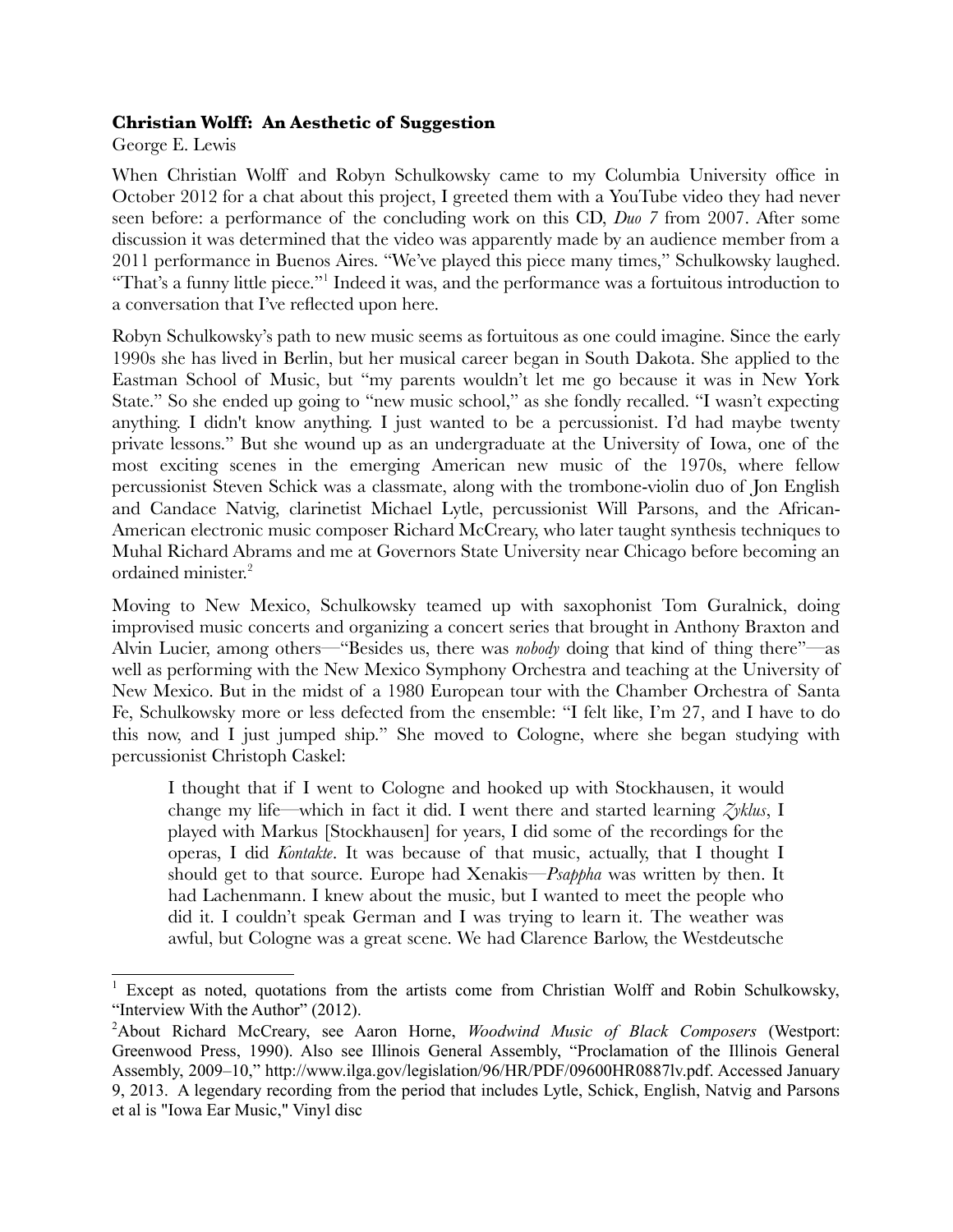Rundfunk, Walter Zimmermann and the Beginners Studio. We were close to Paris and everybody was going to Paris all the time, and Cage was there all the time.

"I was going to go back," Schulkowsky remembered, "but it got easy to not want to go back. I realized I could actually exist there as a percussionist playing new music. I could research and practice and work with people and pay the rent. That was unheard of in this country."

Percussionists are perhaps the most ardent of any instrumentalists in their articulation of space, and after three years in Cologne, Schulkowsky, ever in search of sufficient room and sonic isolation for practice and research with the thousands of instruments that percussionists inevitably accumulate, located a rehearsal space in an abandoned (and decidedly illegal) vinegar factory outside Munich. At the same time, she had made a breakthrough in mastering the difficult German language, and was developing a series of concerts at one of the major museums in the area, the Neue Pinakothek. She suggested that the museum invite Wolff, whom she had never met, for two evenings of performances. The pianist Marianne Schroeder had already asked Wolff to create a work for her and Schulkowsky, and the result was *Rosas*, one of Wolff 's most enduring politically themed works.

*Rosas* was commissioned by the city of Witten, Germany, for the Wittener Tage für Neue Kammermusik 1990. According to the score, "The indicated tempi are suggestions only. Dynamics are free, should be worked out by the performers, and of course be variable from performance to performance."3 There are more suggestions. In *Rosas* 5, "The notation of durations for percussion may suggest kinds of attack . . . or relative resonances of materials (instruments) chosen." In some passages of the piano part, despite appearances, "pitches of notes on the stave are free (and variable)."4 The pianist on this recording, Frederic Rzewski, is a former Harvard classmate of Wolff's and an esteemed fellow traveler in the realms of experimental music. On this recording, Rzewski's expression of performer agency consists in essentially strict adherence to the written pitches, performed with his incomparable sound and touch.

In *Rosas* 1's percussion part, pitch is approximate, but suggested by the resonances of the instruments; the higher lines and spaces are specified as metallic (gongs, cymbals), and the lower portions are for drums. The percussionist is asked to create her own interpretation of the staff, and one strategy deployed by Schulkowsky was to choose instruments that suited both her image of the piece and her understanding of Wolff 's music more broadly. That understanding has only deepened over the more than twenty years of their association.

As Wolff has noted, this five-part work "draws, usually somewhat indirectly, from two spirituals, "Joshua Fit the Battle of Jericho" and "O Freedom," and from the "Prayer for Africa," also known by its Xhosa title, "Nkosi sikelei I Afrika."5 In a text written at the behest of Schulkowsky for a 1993 festival, Wolff wrote, "The songs provide a kind of 'content' for the music, that is, finding them both musically and politically congenial I have them as a point of expressive reference, and I hope that recalling a song will be an opportunity to recall its political occasion."6

<sup>3</sup> Christian Wolff, "Rosas," (New York: C.F. Peters, 1990)

<sup>4</sup> Wolff, Rosas.

<sup>5</sup> Christian Wolff, "Program Notes," in *Cues: Writing and Conversations*, ed. Gisela Gronemeyer and Reinhard Oelschlägel (Cologne: Edition MusikTexte, 1998), p. 516.

<sup>6</sup> Christian Wolff, "Changes and Continuities," in *Cues: Writing and Conversations*, ed. Gisela Gronemeyer and Reinhard Oelschlägel (Cologne: Edition MusikTexte, 1998), p. 314.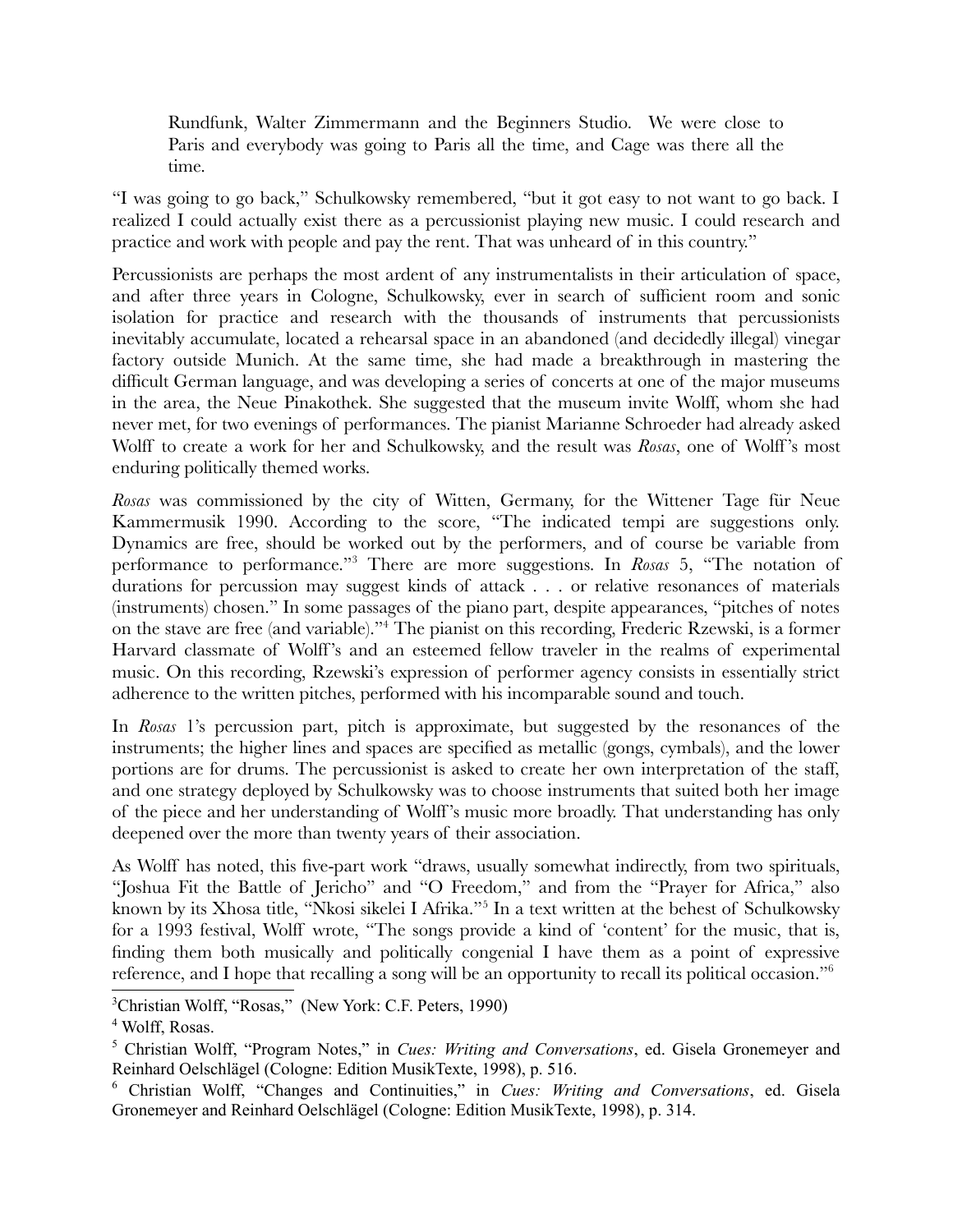But what makes *Rosas* a "political" work? The way in which its musical materials are deployed offers little in the way of direct sonic articulation of a political text. What we have from Wolff's score is an epigraphic dedication, an intention—a suggestion: "The music is intended also as a tribute to two Rosas, Rosa Luxemburg, and Mrs. Rosa Parks."7 Wolff 's politics are sensitive to gender as well as race, and this epigraph features a quote from Mrs. Parks on her famous 1955 refusal to accede to an Alabama bus driver's demand that she give up her seat in favor of a white person, an act that sparked the U.S. civil rights movement. Her remarks on the matter, as has been noted before, were a model of gracious understatement, but as quoted by Wolff, seem also to address notions of agency in experimental music: "I just didn't feel like obeying his demand."8

The politics of these works are emergent from the sound, and there are no easy prescriptions to be taken away from an encounter with these pieces. Unlike Rzewski's own classic set of piano variations, *The People United Will Never Be Defeated*, no ringing manifestoes appear.9 The *Rosas* never seem to exhort, but to persuade, and the main thing being persuaded is not that things must proceed in such-and-such a way, but a more powerful message—that things could be different than they are, and that it is up to both musicians and listeners to create the conditions for change. "The way the music is made and presented becomes a metaphor for a social situation," Wolff ventured to Schulkowsky during our interview.

"I really love the percussion duos," Schulkowsky said, "but they are so abstract"—

"You mean musically abstract, but sonically not," Wolff interjected. "You present something which suggests to people the possibility of change, which starts from a feeling that what we have now really won't do." Indeed, what this music communicates is the necessity of challenge to the comfortable assumptions of this or any era. Once you start down that road, thoughts inevitably turn to what else might need fixing—ideals of beauty, or chimeras of control.

In fact, composition as a discourse is never far from discussions of control—how to achieve it, how far to take it, when to eschew it, and who in the musical network exercises it and to what degree. Composition, conceived in this way as a zero-sum system, offers a rather stereotyped matrix of received possibilities, and for those who regard the art as mainly about the working out of complex symbolic systems, the music of Christian Wolff must baffle, or seem enigmatic, distant.

In these duos, however, in which instrument choices are often left up to the percussionist, mutual trust becomes crucial, and Schulkowsky's own forays into composition and improvisation provide the ground for a fertile collaboration in which she is called upon to create the sound of the pieces in ways that resonate with Wolff 's aesthetic of modest suggestion, rather than simple constraint or limitation. That way, each piece establishes its own sound world for that moment of its realization, while at the same time taking part in both Wolff 's larger musical history and that of experimental music more generally.

"I get this feeling that there's a continuum between your practicing and improvising," Wolff said to Schulkowsky. "As long as I can remember I've done that," she replied. "There's never been a lot of repertoire, so maybe that gets us to the point. I went to Cologne because of a lack of

<sup>7</sup> Wolff, 1990. Music score, #17

<sup>8</sup> Wolff, 1990. Ibid.

<sup>9</sup> Hear Frederic Rzewski, "The People United Will Never be Defeated" in *Piano Works, 1975-1999* (Nonesuch 79623-2, 2002). Compact disc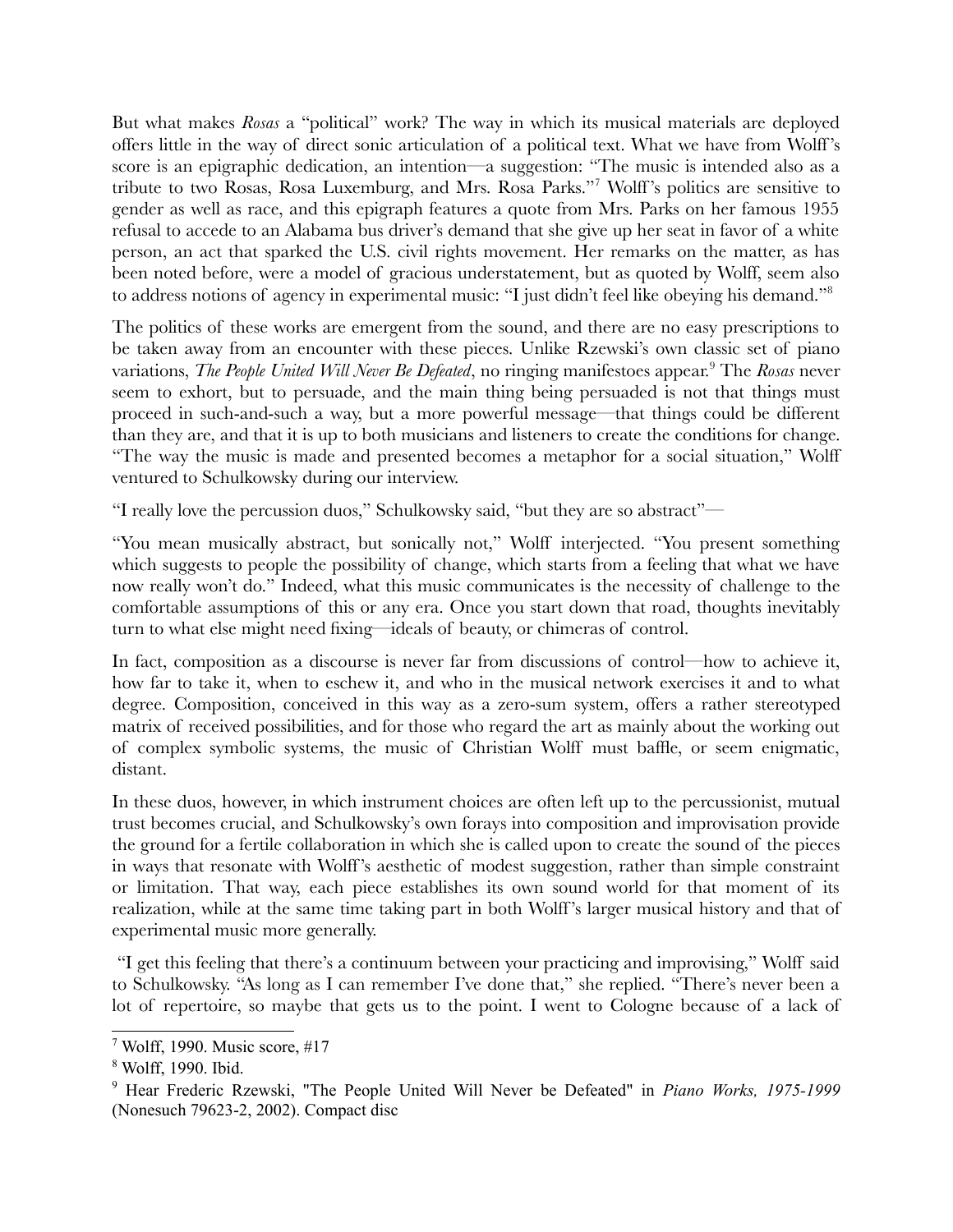repertoire—[drums a simple, march-like rhythmic figure on the table] —how many years can you do that?"

I use the problems of a specific piece to create another platform to get better especially in Christian's music. The thing that's frustrated me but has also always freed me is that he says so little about what I need to play, what the actual material has to be. So I can't really start his music by playing on a table. I can't really start the music until I can imagine something that's going to make it come alive, and I can't always imagine it unless I can try it out. And because we collaborate, he might not say anything, and if I have a table full of stuff, all that stuff has to work together, and of course I'm going to improvise first to see if I can do things with that material, and then I'm going to learn the music.

According to Michael Hicks and Christian Asplund, a kind of freedom attracted Wolff to percussion as a compositional substrate: "First, it was in a midground between fixed and open instrumentation: the type of *player* was determinate, but often could orchestrate at will (within loose parameters)."10 As Wolff put it in our interview,

"It's a physical process. You have to make your own keyboard, and you do it partly by making physical moves, even before you know what the sounds are going to be."

"But you're also creating a new instrument every time you do a new piece," Schulkowsky added, turning to me. "He writes the music and then I have to sweat it out [laughs]. I have to figure out what to do."

"Percussion is unusual that way, because you really don't know what you are going to get," Wolff observed.

You know a general category, but you don't even know what the quality of sound of a given drum is going to be, unless you spend a lot of time in the studio with a particular percussionist with whom you're going to work. I think of it—it's bizarre, but like organ music. You never know what kind of registration is going to be available. I recently realized that Bach gives no registrations at all for all that organ music.

"You can do it generically—there's clearly a difference in the kind of sound you're going to get from skin as opposed to metal, but after that? You have degrees of resonance, relative pitch. If you're into pitch you can tune the drums"—

"But they don't hold for the whole piece," Schulkowsky pointed out.

"And I've never been interested," Wolff agreed. As Hicks and Asplund noted, with percussion "Wolff could bypass issues of pitch—always vexing in this late hour of Western harmonic vocabulary."11

"Pitch is a drag sometimes," he laughed. "The trumpet piece (*Pulse*, 1998) and the viola piece (*Violist and Percussionist*, 1996, premiered by Kim Kashkashian and Schulkowsky in 1998) have no specified pitch material at all in the percussion part. I can get pitch any time I want from all kinds

<sup>&</sup>lt;sup>10</sup> Michael Hicks and Christian Asplund, *Christian Wolff* (Urbana: University of Illinois Press, 2012), p. 76.

 $<sup>11</sup>$  Hicks, Ibid. p. 76.</sup>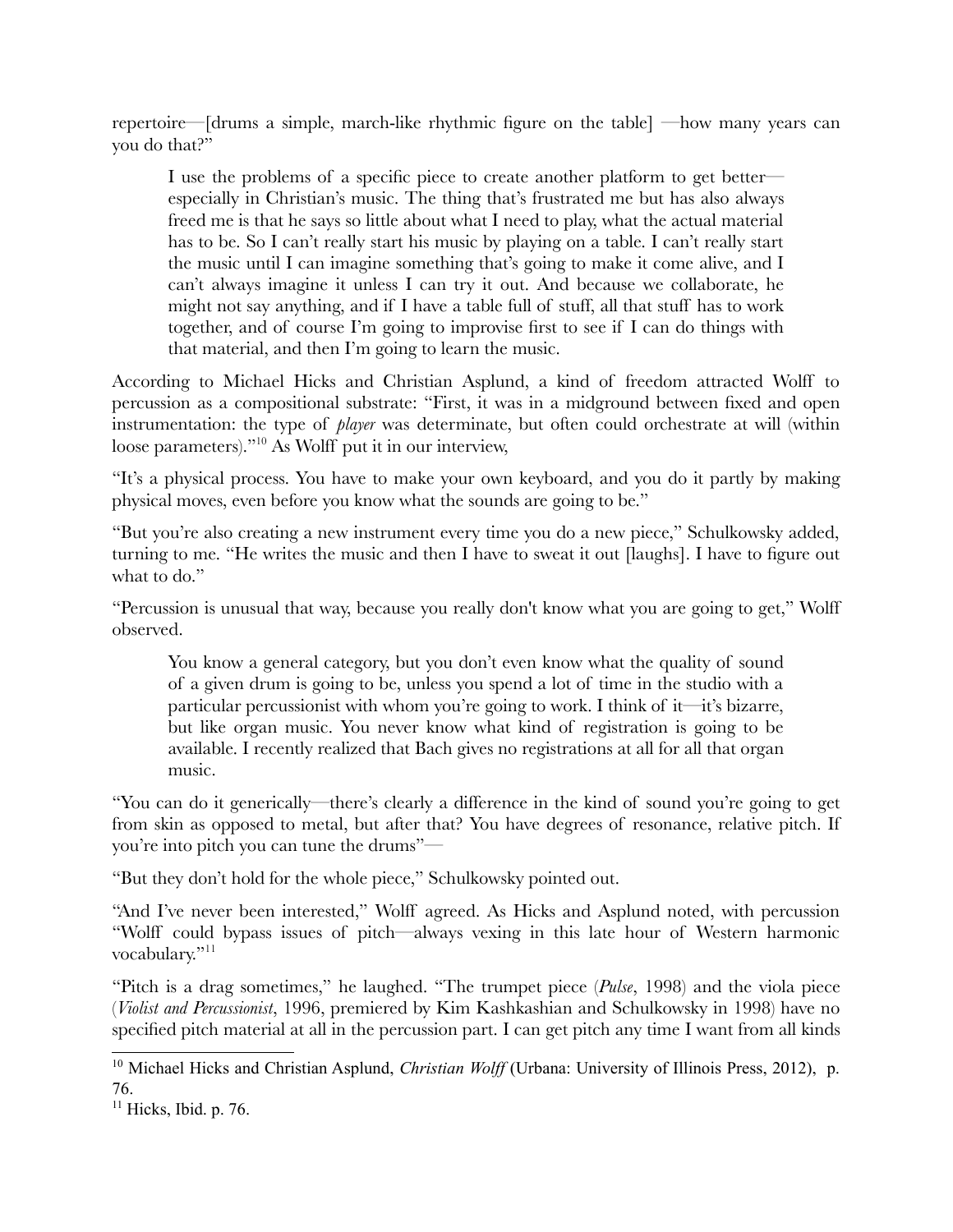of stuff."12

The discussion reminded me of a well-known story from Cage's *Silence*:

Once in Amsterdam, a Dutch musician said to me, "It must be very difficult for you in America to write music, for you are so far away from the center of tradition." I had to say, "It must be very difficult for you in Europe to write music, for you are so close to the center of tradition."<sup>13</sup>

Indeed, the contemporary percussionist has models and even tradition, to be sure, but the absence of nineteenth-century virtuosi, virtually peering over one's shoulder, can serve to further liberate the percussionist relative to her counterparts, say, at the piano.

While Wolff felt that improvisation was not really a factor in their collaborative process, Schulkowsky noted that performers who aren't familiar with improvisation seem to have a more difficult time realizing pieces such as *Violist and Percussionist*. Responding to Wolff 's suggestion, Schulkowsky cited drummer Joey Baron, who performs on two of the pieces on this recording: "People who aren't used to—as Joey would say, 'you have to be able to give it up' have a really hard time trying to decipher your symbols."

Some of the pieces, such as *Violist and Percussionist*, use versions of the interactive, indeterminate notation made famous in works such as *For 1, 2, or 3 People* (1964). "A lot of—especially conservatory trained musicians just totally freak out when they see this notation," Wolff recalled.

The first thing that's missing is—well, everything's missing. Pitch, and the other thing is rhythm. There's no pulse, and that seems for some people to be unsettling. They don't know what the beat is. So they don't know what to play, instead of playing—well, actually, playing whatever you want, and then stopping when you hear the next sound. Or, waiting for a sound, and as soon as it stops, that's when you play.

"The first time I did it I was puzzled, but I like to be puzzled," Schulkowsky remarked. "You're not telling them what to play."

Universally in your music, it doesn't matter who the instrumentalist is, as soon as you have to wait for a sound before you're allowed to play—it's a concept people have a really hard time with. And, you have to be able to hear the complex combination in what's coming in, and because he doesn't tell you what note it's going to be, you can't say, oh, when the A stops I'm going to play another note because it might not always be an A.

Again, the discussion recalled a passage from *Silence* in which Cage compares the role of the performer in Wolff's 1958 *Duo II for Pianists* to the work of "a traveler who must constantly be catching trains the departures of which have not been announced but which are in the process of being announced. He must be continually ready to go, alert to the situation, and responsible."<sup>14</sup>

<sup>12</sup> Stephen Chase and Philip Thomas, ed. *Changing the System: The Music of Christian Wolff* (Surrey: Ashgate, 2010), p. 229.

<sup>13</sup> John Cage, *Silence: Lectures and Writings by John Cage* (Middletown: Wesleyan University Press, 1974), p. 74.

 $14$  Cage, Ibid. p. 39.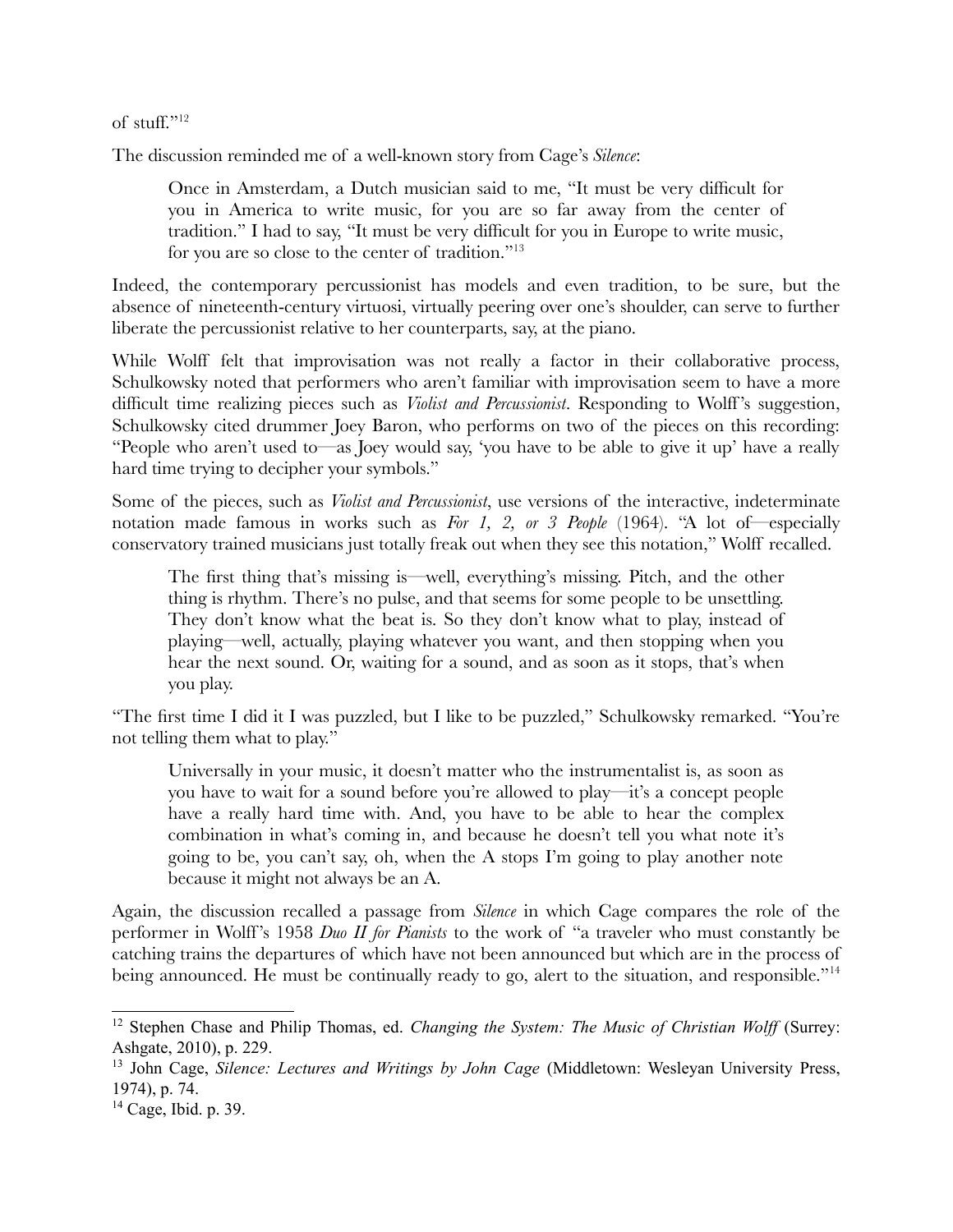Similarly, dance historian Danielle Goldman, in her 2010 book, *I Want to Be Ready: Improvised Dance as a Practice of Freedom*, finds parallels between contact improvisation and the techniques of falling and slack musculature that 1960s Freedom Riders trained themselves in, becoming what Goldman called "creative improvisers . . . putting their bodies on the line."15

In these cases, at the nexus of improvisation, agency, and indeterminacy, readiness becomes key to Wolff 's music, and many younger composers attempted to follow up on what they saw as the social and political implications of this aspect of his work. But in our conversation, in response to a direct query as to whether he was thinking about these implications, Wolff replied,

No, certainly not initially. I'm just writing music, making material for people to play music from. At the time I had almost zero political consciousness. I don't know why. Partly it was that post-World War II period, McCarthy and the rest of it. It wasn't until the 60s, when a lot of people woke up.

"Chamber music is the model," Wolff concluded. "The idea is that there is this smaller group of musicians who interact, and who are all, as it were, on the same level—it's not a hierarchical situation."

"But that is you," Schulkowsky responded. "I would say you live that model, so maybe it's not consciously trying to be political, but because you live that way, it becomes sociopolitical. Obviously we're all involved, and we need to be responsible, and questioning, and we respect each other." In that light, where Michael Nyman in 1974 said of similar processes, "The composer gives the performer freedoms,"16 what is clearly implied by both Goldman's scholarship and the experience of Wolff and Schulkowsky is that no one can "give" freedom to another; the adversarial, class-based notion of composers as great emancipators seems less interesting today than the idea of composers, performers, and audiences working together to take advantage of opportunities to act in concert.

The Fluxus artist Dick Higgins's term "Games of Art" has been applied to Wolff's work,<sup>17</sup> and composer David Behrman's classic article, "What Indeterminate Notation Determines," which discusses early Wolff and Feldman pieces, tells us this about the task of the performer in these works:

The player's situation might be compared to that of a ping-pong player awaiting his opponent's fast serve: he knows what is coming (the serve) and knows what he must do when it comes (return it); but the details of how and when these take place are determined only at the moment of their occurrence.<sup>18</sup>

But in a December 2012 seminar at Columbia University, Wolff appeared to downplay the metaphor:

People have mentioned games in connection with these pieces. I've never been

<sup>15</sup> Danielle Goldman, *I Want to be Ready: Improvised Dance as a Practice of Freedom* (Ann Arbor: University of Michigan Press, 2010), p. 97.

<sup>16</sup> Michael Nyman, *Experimental Music: Cage and Beyond, Second Edition* (Cambridge: Cambridge University Press, 1974), p. 18.

 $17$  Nyman, Ibid. p. 18.

<sup>18</sup> David Behrman, "What Indeterminate Notation Determines," *Perspectives of New Music,* Vol. 3, no. 2 (1965), p. 67.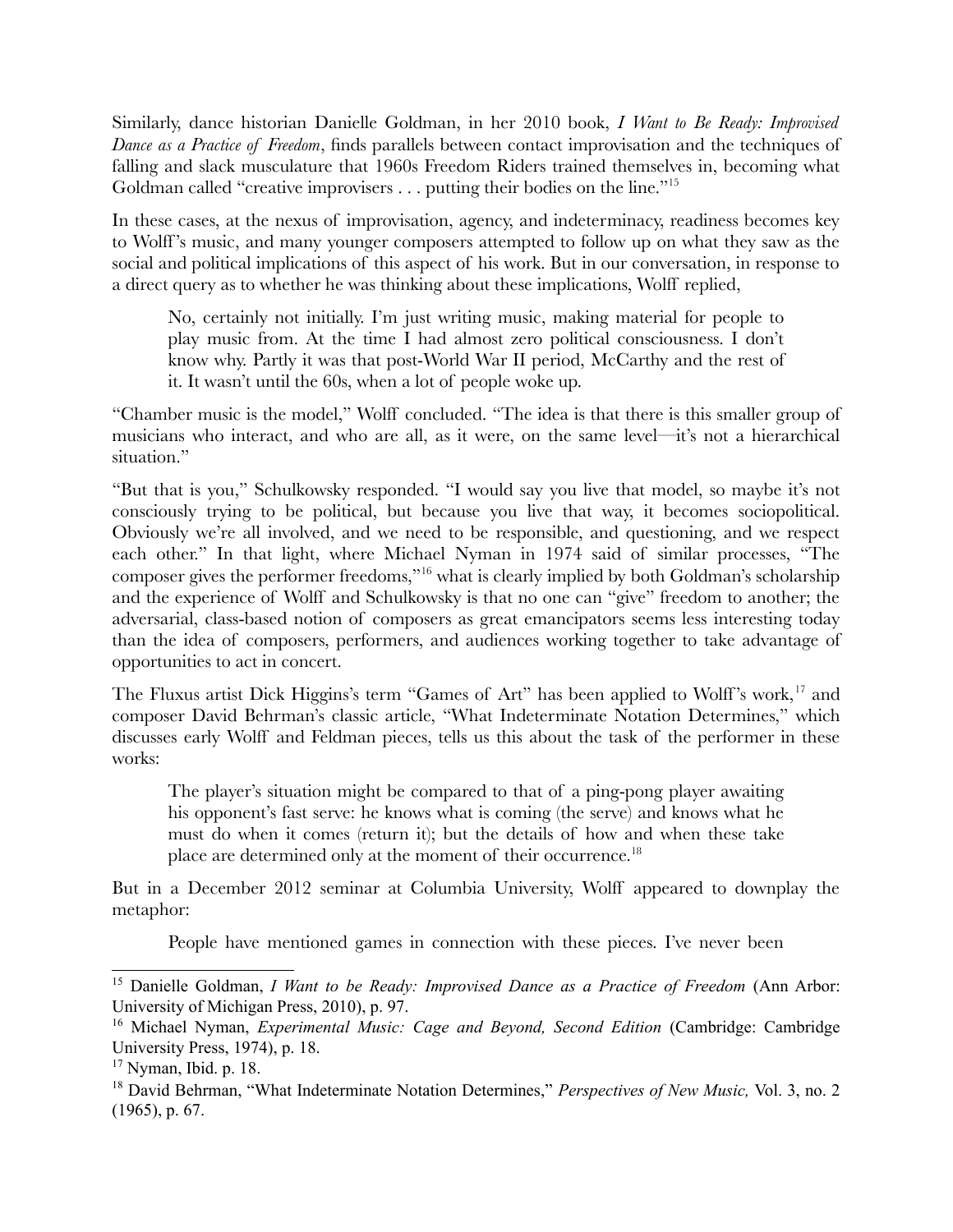that interested in the notion of these things as games. I understand how people would get to that, but that seems too restrictive somehow. Music isn't really like chess. So we get back to the aesthetic issue, which is making a certain kind of sound, and that does matter to me.<sup>19</sup>

Quite apart from the game metaphor, however, Behrman's description of the performer's situation could be applied in equal measure to the listener; in both cases what is being foregrounded is the immediacy of the situation, as Wolff affirmed in a subsequent remark in the same seminar:

What matters with Cage and also with my music—not always, but in some cases  $\frac{1}{\sqrt{2}}$  is momentary. It's just what's going on right at this moment. It may be just one single sound, or it may be a rather complicated thing, but that's it. There's no interest in how it got there or where it's going. It's just it, and then the next one, and the next one, and the next one. The reason why I use these particular procedures is because they produce a certain kind of sound, a sound that I want not because it's socially . . . a thing to do. Maybe I'm overstating it, but you mustn't forget that the music is what's motivating the thing in the first place.<sup>20</sup>

In our interview, I explored possible affinities between Wolff's work and that of experimental theater director Augusto Boal, who worked extensively with radical educator Paulo Freire on the relationship between art, politics, pedagogy, and social interaction.21 "Partly it's pedagogical," he affirmed.

I spent all my life teaching, and I have no interest in lecturing. Basically, the socalled Socratic method was what I was interested in, which is an exchange. You want to find out what kind of head you're dealing with over there, and what kind of communication you can have with them, and you do it in a way that gets the best out of the other person that you can. Probably that mindset is what's at work in the music.

"But when we started off, early on, in the Fifties," Wolff laughed, "we had such negative responses to our music that I thought, the hell with it, I'm just not going to worry about what people think, I'm just going to do it. But nowadays, kids find it cool. I'm amazed at the turnaround from that early period."

Christian Wolff 's is a spare, prosaic music, with little interest in straining after sonic novelty. Recalling the memorable title of philosopher David Rothenberg's book on improvisation, we can hear in Wolff a "sudden music" of emergent simultaneities, where both intuitive and fortuitous moments are bathed in an eternity of timelessness.<sup>22</sup>

But what does this kind of music offer us right now?

To paraphrase Benjamin Franklin, it offers us freedom—if we can keep it.

<sup>19</sup> Christian Wolff, "Seminar at Columbia University" (2012).

<sup>20</sup> Wolff, Ibid.

<sup>21</sup> See Augusto Boal, *Games for Actors and Non-Actors* (New York: Routledge, 1992). Also see Paulo Freire, *Pedagogy of the Oppressed* (New York: Continuum, 1970).

<sup>22</sup> See David Rothenberg, *Sudden Music: Improvisation, Sound, Nature* (Athens: University of Georgia Press, 2002).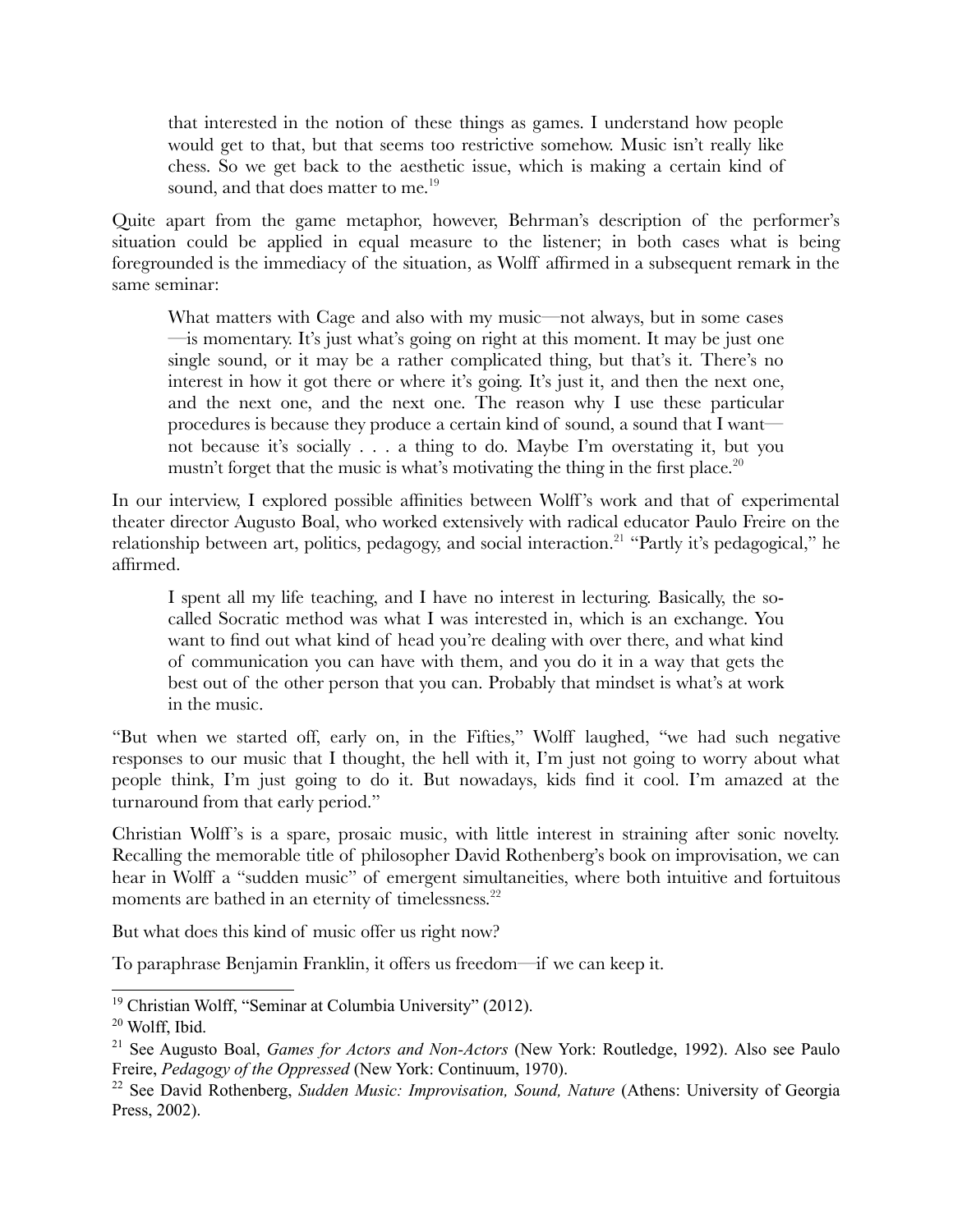*George E. Lewis is the Edwin H. Case Professor of American Music at Columbia University. He is the* recipient of a 2002 MacArthur Fellowship, a 1999 Alpert Award in the Arts, a 2011 United States Artists *Walker Fellowship, and fellowships from the National Endowment for the Arts. His widely acclaimed book,* A Power Stronger Than Itself: The AACM and American Experimental Music *(University of Chicago Press, 2008), received the American Book Award and he is the co-editor of the forthcoming two-volume* Oxford Handbook of Critical Improvisation Studies.

**Christian Wolff** (born 1934, Nice, France) is a composer, teacher, and sometime performer. Since 1941 he has lived in the United States. He studied piano with Grete Sultan and composition briefly with John Cage, in whose company, along with Morton Feldman, then David Tudor and Earle Brown, his work found inspiration and encouragement, as it did subsequently from association with Frederic Rzewski and Cornelius Cardew. He also had a long association with Merce Cunningham and his dance company. As an improviser he has played with the English group AMM, Christian Marclay, Takehisa Kosugi, Keith Rowe, Steve Lacy, Larry Polansky, and Kui Dong. Academically trained as a classicist, he has taught at Harvard, then, from 1971 to 1999, in music, comparative literature, and classics, at Dartmouth College.

**Joey Baron**, born in 1955 in Richmond, Virginia, started playing at age nine. Largely selftaught, a leader in his own right, Mr. Baron has over the years developed a unique approach to making music with the drum set. Presently, his activities include solo concerts, workshops, master classes, and drum music collaborations with percussionist Robyn Schulkowsky (*Dinosaur Dances*), as well as ongoing projects with Jim Hall, John Zorn, Steve Kuhn, Ron Carter, Bill Frisell, Lee Konitz, John Abercrombie, Joe Lovano, and Dave Douglas.

**Rohan de Saram** studied Western music (piano and cello) and Eastern music (Kandyan drum) as a boy in Sri Lanka. His parents then brought him to Europe where he studied with Gaspar Cassado, and then at sixteen won the Suggia Award in London, which led to work with Pablo Casals and then performances internationally with major orchestras. Interest in contemporary music followed with performances of Britten, Shostakovich, Cage, Feldman and many others, including Berio, Xenakis and Wolff, who wrote pieces especially for him. In 2005 he left the Arditti Quartet after many years to perform a wide range of musics—Western classical, contemporary and non-Western—and to improvise with a variety of instrumentalists. He has recorded widely for a number of labels. www.rohandesaram.co.uk

**Reinhold Friedrich** studied at the Hochschule für Musik Karlsruhe, where he is now professor of trumpet. Since his success at the ARD competition in 1986 he has appeared on all the major stages of the world, performs as a soloist with distinguished orchestras, and works regularly with Claudio Abbado. Mr. Friedrich's repertoire ranges from early music on period instruments to recent literature for solo trumpet, with a strong commitment to performing works of contemporary and living composers. He has made several recordings on the Capriccio (now Phoenix) label. The Friedrich/Schulkowsky duo has been performing new music together since 1998.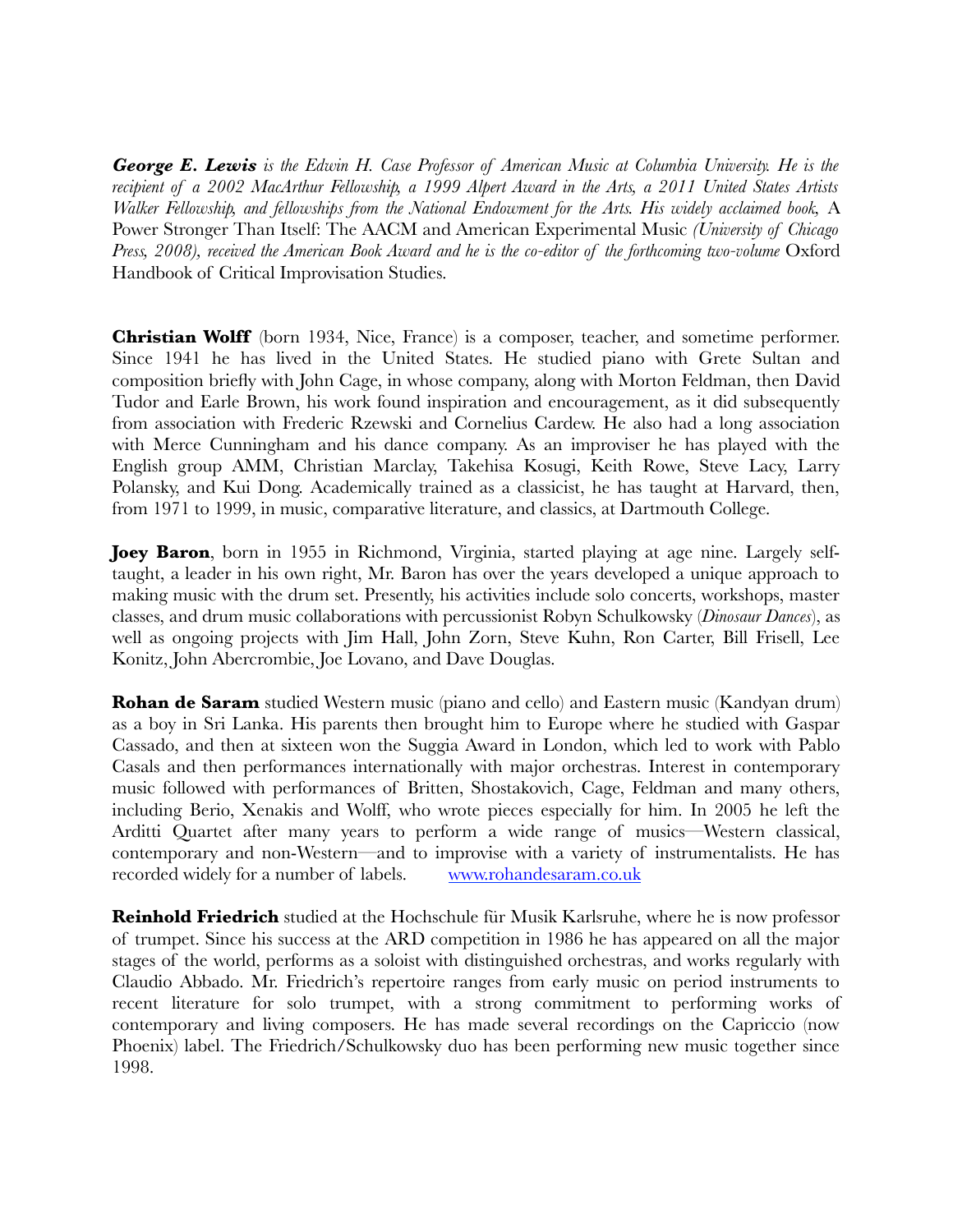**Kim Kashkashian** has performed in recitals throughout Europe and the United States, with duo partners Robert Levin and Robyn Schulkowsky. She has played as a soloist with major orchestras in Berlin, Milan, Tokyo, Vienna, Chicago and Cleveland, under conductors including Mehta, Muti, Harnoncourt and Eschenbach. She has worked closely with such composers as György Kurtag, Luciano Berio, Giya Kancheli, Betty Olivero and Tigran Mansurian, whose works, along with those of Brahms, Bartók and Hindemith, she has recorded for ECM. She teaches at the New England Conservatory of Music, and she plays a leading role in the "Music for Food" project, an initiative by musicians to combat hunger in their communities.

**Frederic Rzewski** is a composer, pianist, and improviser. In the 1960s he followed in David Tudor's steps as the premiere pianist for new music, and with Alvin Curran and Richard Teitelbaum co-founded Musica Elettronica Viva. He also worked with such jazz composerimprovisers as Steve Lacy and Anthony Braxton. His many compositions include *Coming Together*, *Les Moutons de Panurge*, *The People United Will Never Be Defeated*, *De Profundis*, and *The Road.* He has taught at numerous institutions, including Yale University, the University of Cincinnati, the California Institute of the Arts, and the Hochschule der Künste in Berlin, and from 1977 until his recent retirement, was professor of composition at the Conservatoire Royal de Musique in Liège, Belgium.

Percussionist **Robyn Schulkowsky** (born 1953) has been an innovator and collaborator throughout her life. From her studies in Iowa and Germany to her solo tours around the world, Schulkowsky has dedicated herself to revealing the wonders of percussion to people everywhere. An active musician on five continents, Schulkowsky moved to Germany during a heyday of experimental and adventurous classical composition. She has premiered and recorded some of the most important works of the twentieth and twenty-first centuries, working with such composers as Sofia Gubaidulina, Karlheinz Stockhausen, Christian Wolff, John Cage, Morton Feldman and Iannis Xenakis, presenting their works in tours over most of the planet. Schulkowsky's virtuosity has been captured on more than twenty recordings, including CDs with violist Kim Kashkashian and trumpeters Reinhold Friedrich and Nils Petter Molvaer, and seminal recordings of compositions by Christian Wolff and Morton Feldman.

SELECTED DISCOGRAPHY

*Bread and Roses: Piano Works 1976–83*. Mode Records 43. *Burdocks*. Tzadik TZ 7071. Complete Works for Violin and Piano. Mode Records 126. *Early Piano Music.* Matchless Recordings 51. *Exercises.* New World Records 80658-2. *For Ruth Crawford.* Hat Art 6156. *I Like to Think of Harriet Tubman*. Mode Records 69. *Long Piano.* New World Records 80699-2. *Percussionist Songs.* Matchless Recordings 59. *(Re):Making Music*. Mode Records 133 (2 CDs).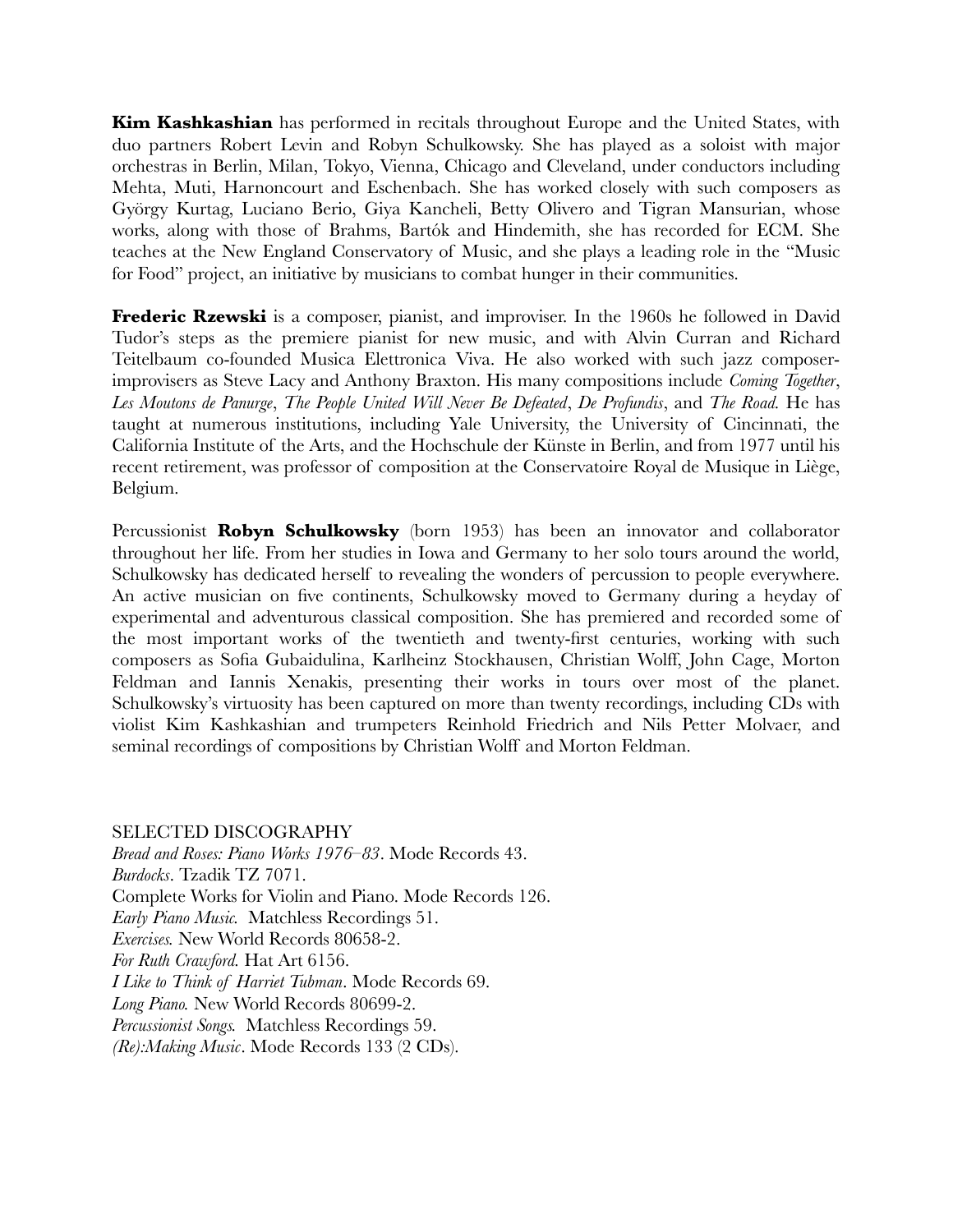#### SELECTED BIBLIOGRAPHY

- Behrman, David. "What Indeterminate Notation Determines." *Perspectives of New Music,* Vol. 3, no. 2 (1965): 58–73.
- Boal, Augusto. *Games for Actors and Non-Actors*. New York: Routledge, 1992.
- Cage, John. *Silence: Lectures and Writings by John Cage*. Middletown: Wesleyan University Press, 1974.
- Chase, Stephen, and Philip Thomas, (ed.) *Changing the System: The Music of Christian Wolff*. Surrey: Ashgate, 2010.
- Freire, Paulo. *Pedagogy of the Oppressed*. New York: Continuum, 1970.
- Goldman, Danielle. *I Want to be Ready: Improvised Dance as a Practice of Freedom*. Ann Arbor: University of Michigan Press, 2010.
- Hicks, Michael, and Christian Asplund. *Christian Wolff*. Urbana: University of Illinois Press, 2012.
- Horne, Aaron. *Woodwind Music of Black Composers*. Westport: Greenwood Press, 1990.
- Illinois General Assembly. Proclamation of the Illinois General Assembly, 2009–10. http://www.ilga.gov/legislation/96/HR/PDF/09600HR0887lv.pdf. Accessed January 9, 2013.
- Nyman, Michael. *Experimental Music: Cage and Beyond, Second Edition*. Cambridge: Cambridge University Press, 1974.
- Parsons, Will et al. "Iowa Ear Music." (1967). Vinyl disc.
- Rothenberg, David. *Sudden Music: Improvisation, Sound, Nature*. Athens: University of Georgia Press, 2002.
- Rzewski, Frederic. "The People United Will Never Be Defeated!" In *Piano Works, 1975–1999*, Nonesuch 79623-2, 2002.
- Wolff, Christian. *Rosas*. New York: C.F. Peters, 1990.
- ——. "Changes and Continuities." In *Cues: Writing and Conversations*, edited by Gisela Gronemeyer and Reinhard Oelschlägel, pp. 310–14. Cologne: Edition MusikTexte, 1998.
- ——. "Program Notes." In *Cues: Writing and Conversations*, edited by Gisela Gronemeyer and Reinhard Oelschlägel, pp. 484–529. Cologne: Edition MusikTexte, 1998.
- ——. "Seminar at Columbia University." (2012).
- Wolff, Christian, and Robin Schulkowsky. "Interview With the Author." (2012).

Producers: Robyn Schulkowsky and Christian Wolff

Recording, mixing and mastering: Adrian von Ripka, except *Violist and Percussionist*, recorded by Matthieu Petitmangin

Recorded in Robyn Schulkowsky's studio in Berlin, October 5–6, 2011, March 15–16, August 28, and October 8–10, 2012.

Digital mastering: Paul Zinman, SoundByte Productions Inc., NYC

Cover art, including size, gallery credit, date, format of art (pastel, etc):

Photo credits:

Design: Bob Defrin Design, Inc.

All works published by C.F. Peters, Inc., except *For a Medley* and *Percussionist 5*, which are unpublished.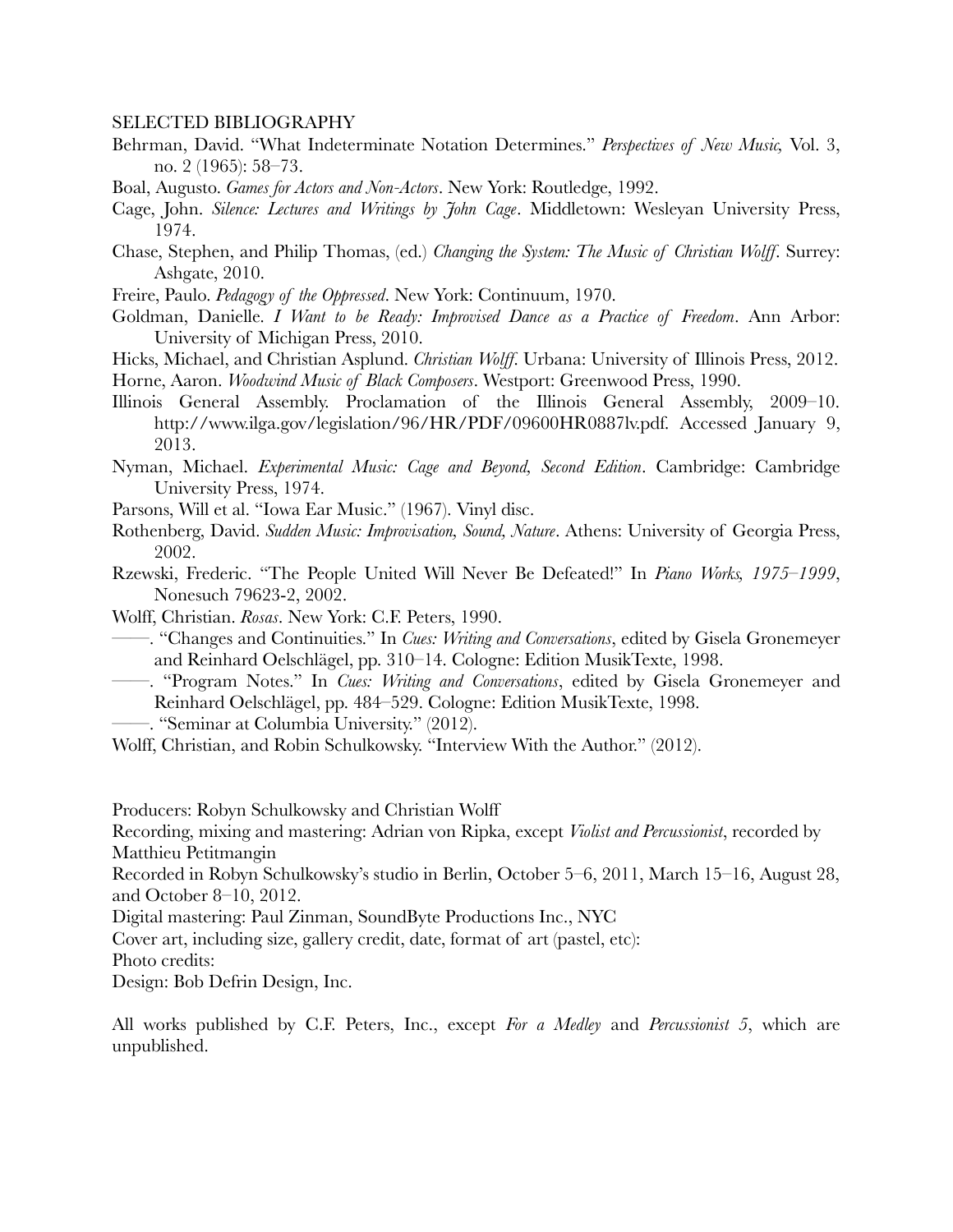## **This recording was made possible by grants from The Aaron Copland Fund for Music and the Francis Goelet Charitable Lead Trust.**

#### FOR NEW WORLD RECORDS:

Lisa Kahlden, President; Paul M. Tai, Vice-President, Director of Artists and Repertory; Mojisola Oké, Bookkeeper; Paul Herzman, Production Associate.

ANTHOLOGY OF RECORDED MUSIC, INC., BOARD OF TRUSTEES:

Herman Krawitz, Chairman; Amy Beal; Thomas Teige Carroll; Robert Clarida; Emanuel Gerard; Lisa Kahlden; Fred Lerdahl; Larry Polansky; Paul M. Tai; Blair Weille.

Francis Goelet (1926–1998), *In Memoriam*

For a complete catalog, including liner notes, visit our Web site: www.newworldrecords.org. New World Records, 20 Jay Street, Suite 1001, Brooklyn, NY 11201 Tel (212) 290-1680 Fax (646) 224-9638 E-mail: info@newworldrecords.org Ⓟ& © 2013 Anthology of Recorded Music, Inc. All rights reserved. Printed in U.S.A.

# **NO PART OF THIS RECORDING MAY BE COPIED OR REPRODUCED WITHOUT WRITTEN PERMISSION OF A.R.M., INC.**